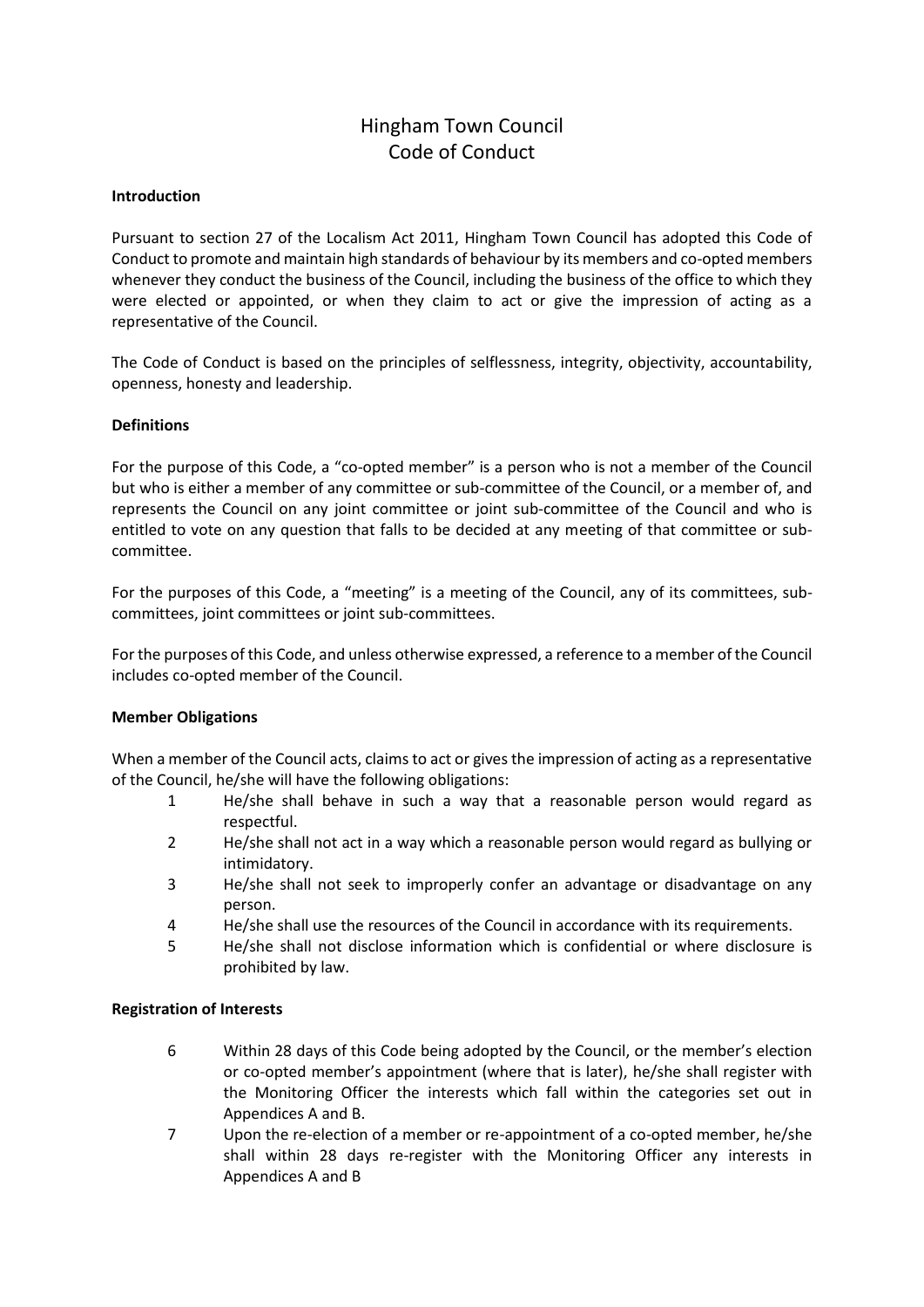- 8 A member shall register with the Monitoring officer any change of interest or new interest in Appendices A and B within 28 days of becoming aware of it.
- 9 A member need only declare the existence but not the details of any interest which the Monitoring Officer agrees is a "sensitive interest". A sensitive interest is one which, if disclosed on a public register, could lead the member or a person connected with the member to be subject to violence or intimidation.

### **Declarations of Interests at Meetings**

- 10 Where a matter arises at a meeting which relates to an interest in Appendix A the member shall not participate in the discussion or vote on the matter. He/she only has to declare what his/her interest is if it is not already entered in the member's register of interests or if he/she has not notified the Monitoring Officer of it.
- 11 Where a matter arises at a meeting which relates to an interest in Appendix A which is a "sensitive interest", the member shall not participate in a discussion or vote on the matter. If it is a "sensitive interest" which has not already been disclosed to the Monitoring Officer, the member shall disclose he/she has an interest but not the nature of it.
- 12 Where a matter arises at a meeting which relates to an interest in Appendix B, the member shall not vote on the matter. He/she may speak on the matter only if members of the public are also allowed to speak at the meeting.
- 13 A member only has to declare his/her interest in Appendix B if it is not already entered in his/her register of interests or he/she has not notified the Monitoring Officer of it or if he/she speaks on the matter. If he/she hold and interest in Appendix B which is a "sensitive interest" not already disclosed to the Monitoring Officer, he/she shall declare the interest but not the nature of the interest.
- 14 Where a matter arises at a meeting which relates to a financial interest of a friend, relative or close associate (other than an interest of a person in Appendix A), the member shall disclose the nature of the interest and not vote on the matter. He/she may speak on the matter only if members of the public are also allowed to speak at the meeting. If it is a "sensitive interest" the member shall declare the interest but not the nature of the interest.

## **Dispensations**

15 On a written request made to the Council's Proper Officer, the Council may grant a member a dispensation to participate in a discussion and vote on a matter at a meeting even if he/she has an interest in Appendices A and B if the Council believes that the numbers of members otherwise prohibited from taking part in the meeting would impede the transaction of the business; or it is in the interests of the inhabitants in the Council's area to allow the member to take part or it is otherwise appropriate to grant a dispensation.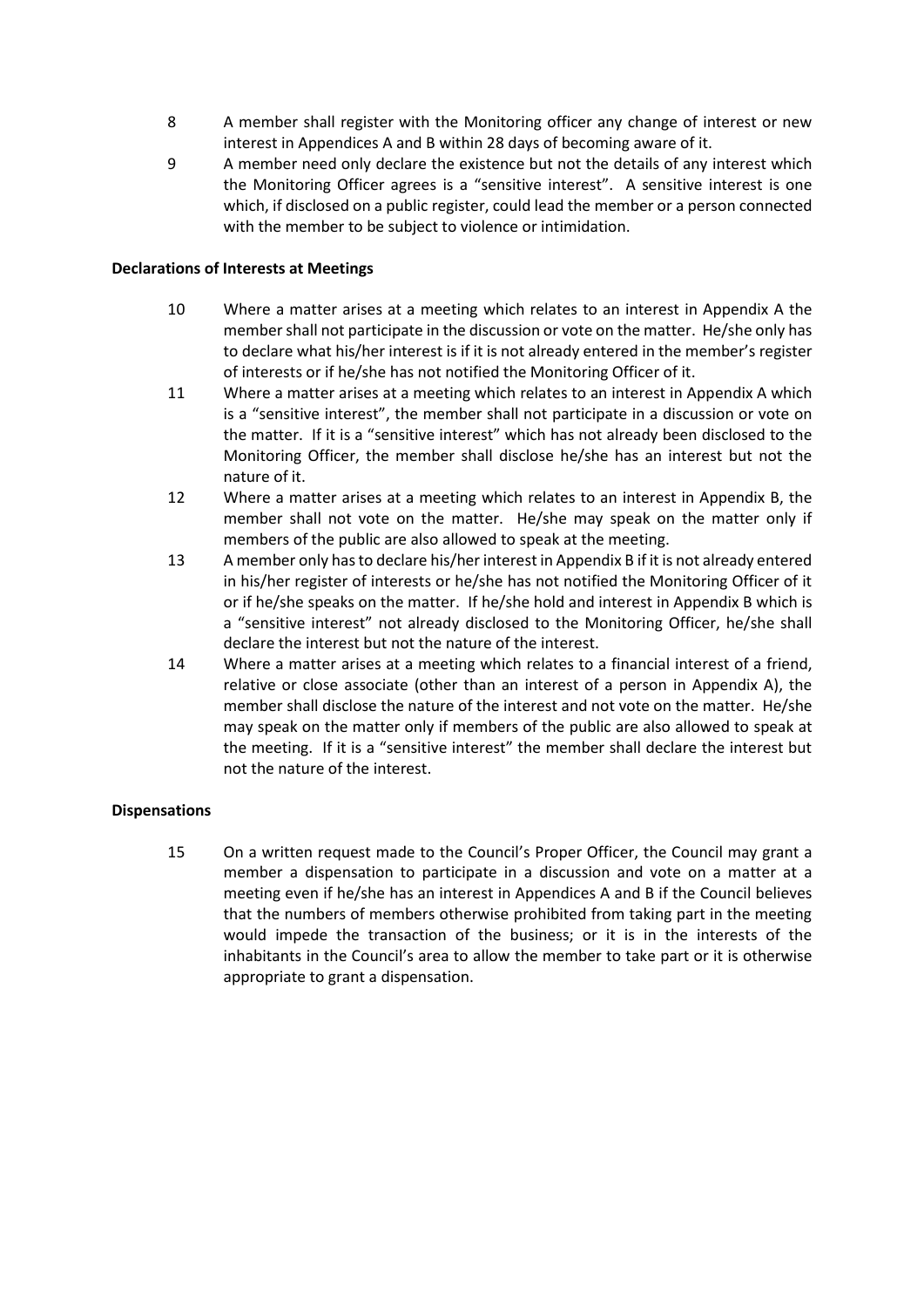Interests described in the table below

| Subject       | Description                                                                                      |
|---------------|--------------------------------------------------------------------------------------------------|
| Employment,   | Any employment, office, trade, profession or vocation carried on for profit or gain by the       |
| office,       | member or by his/her spouse or civil partner or by the person with whom the member is            |
| trade,        | living as if they were spouses/civil partners.                                                   |
| profession or |                                                                                                  |
| vocation      |                                                                                                  |
| Sponsorship   | Any payment or provision of any other financial benefit (other than from the Council) made       |
|               | to the member during the 12 month period ending on the latest date referred to in                |
|               | paragraph 6 above for expenses incurred by him/her in carrying out his/her duties as a           |
|               | member, or towards his/her election expenses. This includes any payment or financial             |
|               | benefit from a trade union within the meaning of the Trade Union and Labour Relations            |
|               | (Consolidation) Act 1992.                                                                        |
| Contracts     | Any contract made between the member or his/her spouse or civil partner or the person            |
|               | with whom the member is living as if they were spouses/civil partners (or a firm in which        |
|               | such person is a partner, or an incorporated body of which such person is a director* or a       |
|               | body that such person has a beneficial interest in the securities of*) and the Council -         |
|               | (a) under which goods or services are to be provided or works are to be executed; and            |
|               | (b) which has not been fully discharged                                                          |
| Land          | Any beneficial interest in land held by the member or by his/her spouse or civil partner or      |
|               | by the person with whom the member is living as if they were spouses/civil partner which         |
|               | is within the area of the Council. 'Land' excludes an easement, servitude, interest or right     |
|               | in or over land which does not give the member or his/her spouse or civil partner or the         |
|               | person with whom the member is living as if they were spouses/civil partners (alone or           |
|               | jointly with another) a right to occupy or to receive income.                                    |
| Licenses      | Any licence (alone or jointly with others) held by the member or by his/her spouse or civil      |
|               | partner or by the person with whom the member is living as if they were spouses/civil            |
|               | partners to occupy land in the area of the Council for a month or longer.                        |
| Corporate     | Any tenancy where (to the member's knowledge) -                                                  |
| Tenancies     | (a) the landlord is the Council; and                                                             |
|               | (b) the tenant is a body that the member, or his/her spouse or civil partner or the person       |
|               | with whom the member is living as if they were spouses/civil partners is a partner of or a       |
|               | director* of or has a beneficial interest in the securities* of.                                 |
| Securities    | Any beneficial interest held by the member or by his/her spouse or civil partner or by the       |
|               | person with whom the member is living as if they were spouses/civil partners in securities*      |
|               | of a body where-                                                                                 |
|               | (a) that body (to the member's knowledge) has a place of business or land in the area of         |
|               | the Council; and                                                                                 |
|               | (b) either-                                                                                      |
|               | (i) the total nominal value of the securities* exceeds £25,000 or one hundredth of the total     |
|               | issued share capital of that body; or                                                            |
|               | (ii) if the share capital of that body is of more than one class, the total nominal value of the |
|               | shares of any one class in which the member, or his/her spouse or civil partner or the           |
|               | person with whom the member is living as if they were spouses/civil partners has a               |
|               | beneficial interest exceeds one hundredth of the total issued share capital of that class.       |

\*'director' includes a member of the committee of management of an industrial and provident society.

\*'securities' means shares, debentures, debenture stock, loan stock, bonds, units of a collective investment scheme within the meaning of the Financial Services and Markets Act 2000 and other securities of any description, other than money deposited with a building society.